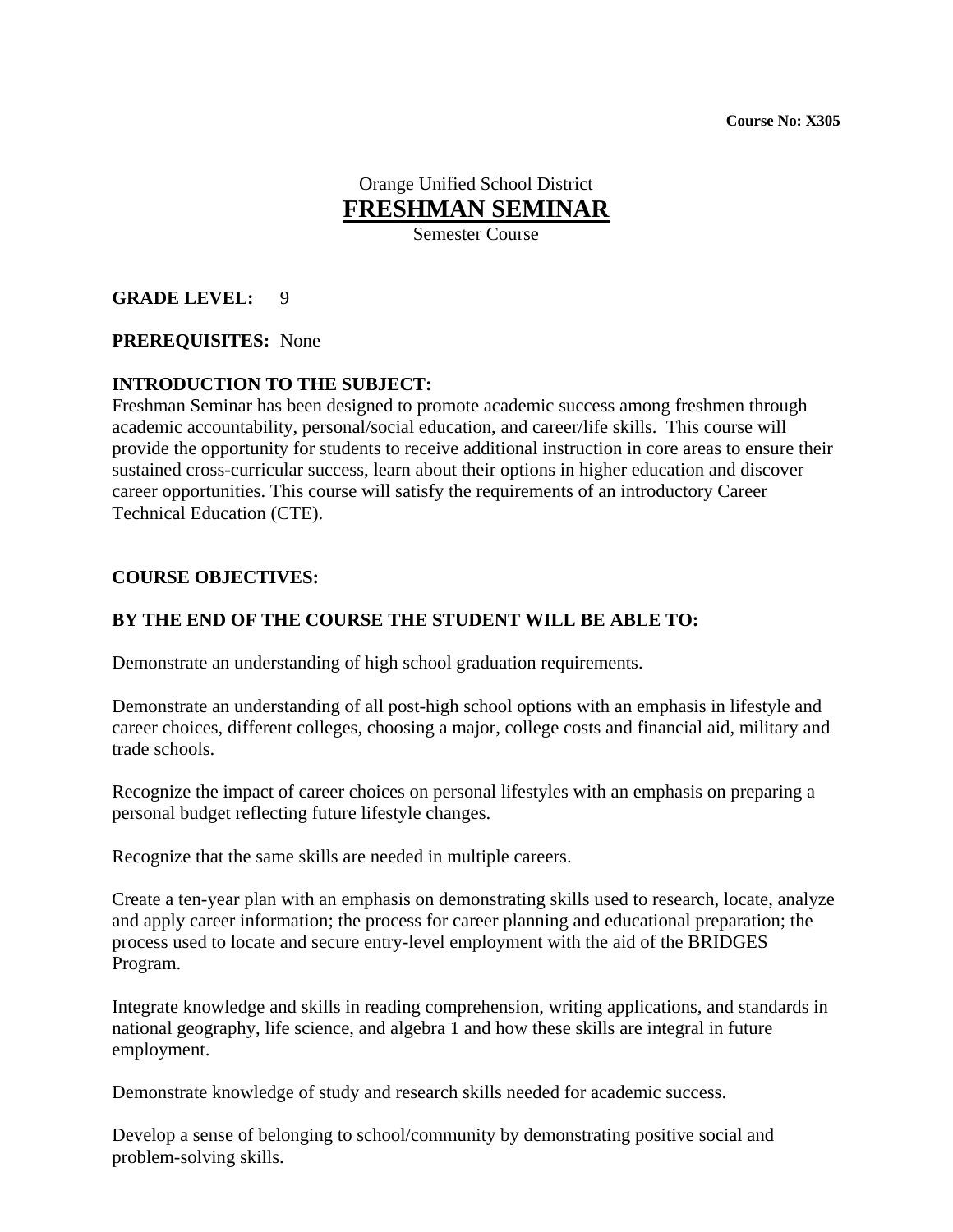Freshman Seminar Page 2

### **REQUIRED MATERIALS:**

Healy, Kent and Healy, Kyle. (2005) *"Cool Stuff" They Should Teach in School.* San Clemente, CA: "Cool Stuff" Media.

Central County Regional Occupational Program. *Foundations—Career preparation and Planning Skills.* [Looseleaf binder and CD]

*BRIDGES* [computer program in Career Center]

### **SUPPLEMENTAL MATERIALS:**

Bingham, Mindy and Stryker, Sandy. (2008) *Career Choices: A Guide for Teens and Young*  Adults, 4<sup>th</sup> Edition. St. George, UT: Academic Innovations.

## **COURSE OVERVIEW AND APPROXIMATE UNIT TIME ALLOTMENTS:**

#### **WEEKS**

- I. Develop a Sense of Belonging to School/Community by Demonstrating 1 Positive Social and Problem Solving Skills
	-
- A. Campus tour
- B. Agenda book
- C. Introduction to Blackboard/Parent Portal
- D. Key personnel/school history
	- i. Administration
	- ii. Counseling
	- iii. Campus safety
	- iv. Support staff
- E. Support services
	- i. Tutoring
	- ii. Health office
	- iii. Career center/work permit
	- iv. Other
- F. Clubs/activities/extra-curricular
- G. Community education/community services
- H. School culture/diversity

#### II. Demonstrate an Understanding of High School Graduation Requirements 1

- A. Explanation of high school graduation requirements
- B. Course offerings
- C. Introduction of a-g requirements
- D. Completion of the four-year high school plan
- E. GPA calculation
- F. Introduction to the transcript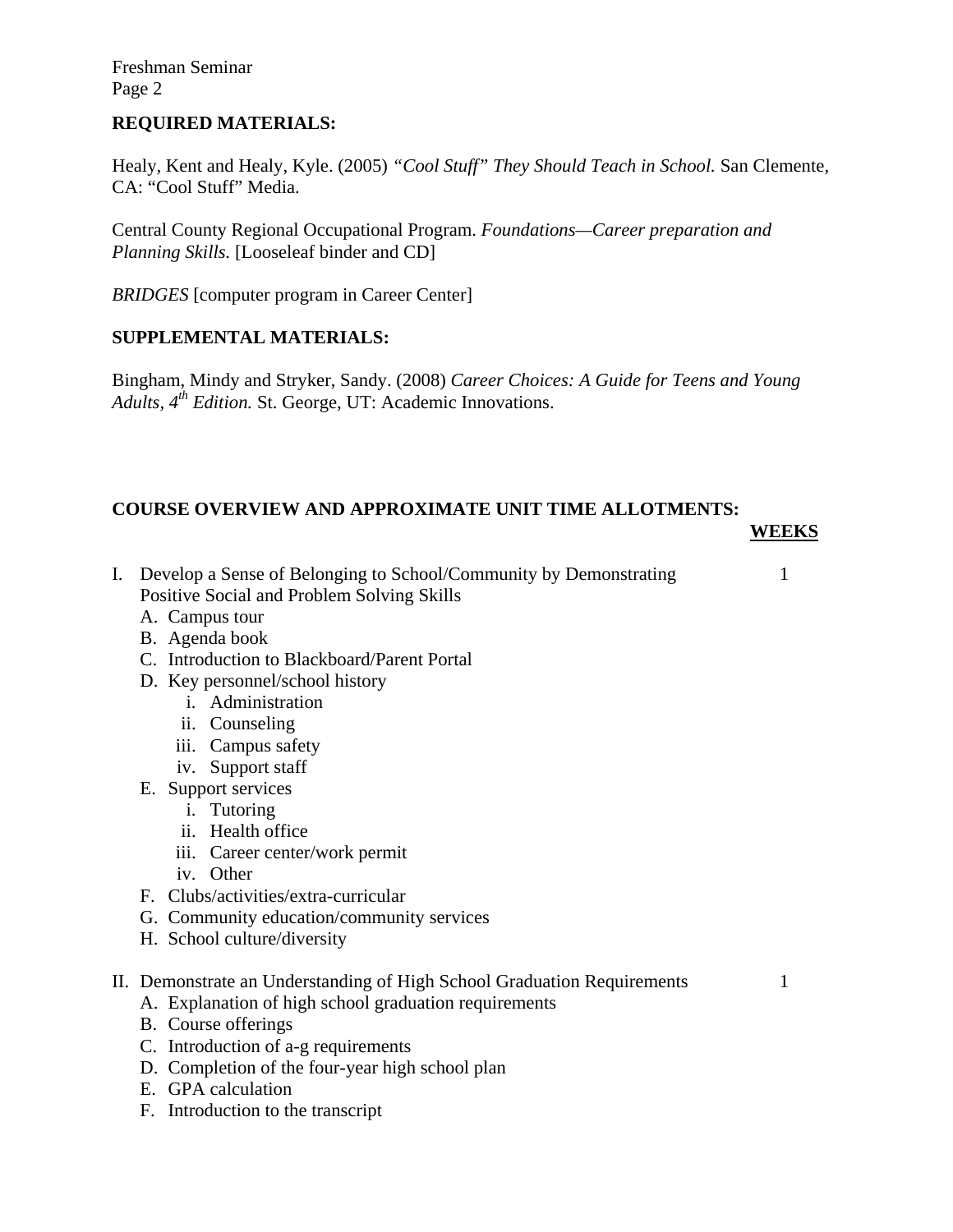Freshman Seminar Page 3

| III. Demonstrate Knowledge of Study and Research Skills Needed for<br><b>Academic Success</b><br>A. Practice Cornell note-taking with current content texts with emphasis on<br>writing the summary (integrated throughout semester)<br>B. "How to Get Good Grades" text<br>C. Explore and discover learning styles through learning style inventory(ies)<br>D. Develop time management skills (integrated throughout semester)<br>E. Digital Literacy                                                           | 2              |
|------------------------------------------------------------------------------------------------------------------------------------------------------------------------------------------------------------------------------------------------------------------------------------------------------------------------------------------------------------------------------------------------------------------------------------------------------------------------------------------------------------------|----------------|
| IV. Demonstrate Positive Social and Problem Solving Skills<br>A. Conflict resolution skills/conflict mediation<br>B. Communication skills (verbal/non-verbal)<br>i. Explain and demonstrate effective communication<br>ii. Give and receive constructive criticism<br>iii. Active listening<br>C. Dealing with disrespect (peers and authority figures)<br>D. Bullying/Cyberbullying                                                                                                                             | 2              |
| V. Recognize the Impact of Career Choices on Personal Lifestyles (BRIDGES)<br>A. Complete a formal career interest and aptitude assessment<br>B. Match interests and aptitudes to career opportunities and begin a personal<br>career portfolio<br>C. Prepare a personal budget<br>D. Personal finance (credit/debit cards, checking/saving accounts)<br>E. Explore college cost and financial aid                                                                                                               | $\overline{2}$ |
| VI. Career Preparation and Planning Skills<br>A. Reading a Technical Manual<br>B. Technical Reading-Understanding Graphs<br>C. Writing a Business Letter<br>D. Developing a Resume<br>E. Complete a job application<br>F. Interviewing<br>G. Teen Safety in the Workplace<br>H. Ethical Computer Use                                                                                                                                                                                                             | 3              |
| VII. Create a Ten-Year Plan with Use of Research to Locate and Secure<br>Entry-Level Employment with the Aid of the BRIDGES Program<br>A. Compile a list of transferable skills<br>B. Compile a list of possible career options that match interests and aptitudes<br>C. Create short and long term goals.<br>D. Compile quantitative goals and objectives for three personal or classroom<br>projects.<br>E. Develop a timeline that covers the ten-year period and depicts steps in<br>selected career choice. | 3              |
| VIII. Integrate Knowledge and Skills Across the Curriculum                                                                                                                                                                                                                                                                                                                                                                                                                                                       | 4              |

A. Research Project on a career or industry

C. Oral Presentation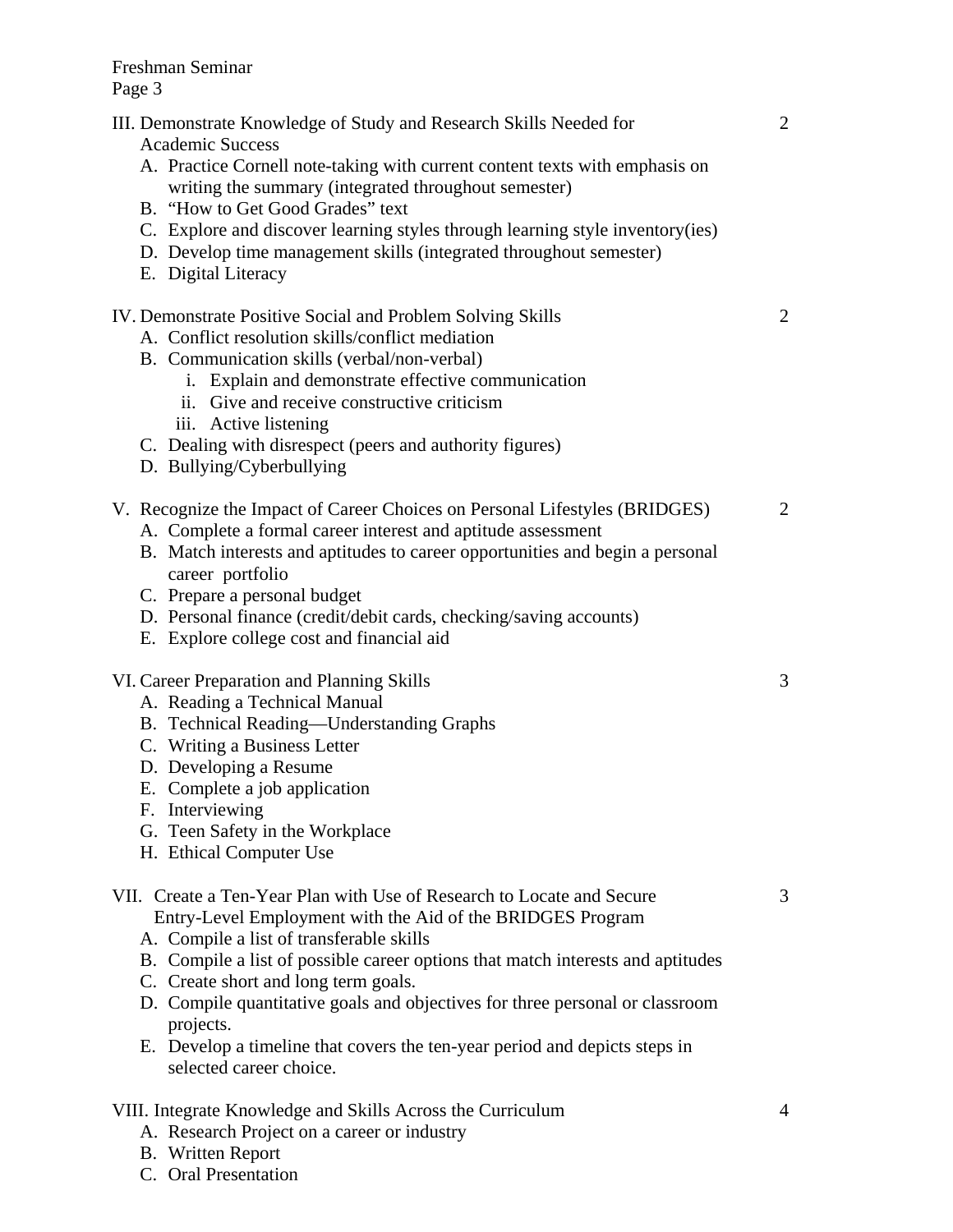| DATE OF LAST CONTENT REVISION:    | $NEW - June 2006$ |
|-----------------------------------|-------------------|
| DATE OF CURRENT CONTENT REVISION: | June 2009         |
| DATE OF BOARD APPROVAL:           | July 20, 2006     |
|                                   |                   |

## **Appendix FOUNDATION – CAREER PREPARATION STANDARDS**

|                                                                                        | <b>COMPETENCIES</b>                                                                                                                                                     | <b>CA CTE</b><br><b>Standards</b> |  |  |
|----------------------------------------------------------------------------------------|-------------------------------------------------------------------------------------------------------------------------------------------------------------------------|-----------------------------------|--|--|
|                                                                                        | A. ACADEMICS (Specific Academic content based upon course sector/pathway)                                                                                               |                                   |  |  |
|                                                                                        | <b>B. COMMUNICATIONS</b>                                                                                                                                                |                                   |  |  |
|                                                                                        | Students understand the principals of effective oral, written and multimedia                                                                                            |                                   |  |  |
|                                                                                        | communication in a variety of formats and contexts.                                                                                                                     |                                   |  |  |
|                                                                                        | 1. Reading                                                                                                                                                              |                                   |  |  |
|                                                                                        | a) Use the structure and format of workplace documents and reference materials<br>to locate information.                                                                | 2.1                               |  |  |
|                                                                                        | b) Read, interpret and follow instructions and technical directions to successfully<br>utilize services, tools and technology.                                          | 2.6                               |  |  |
| 2.                                                                                     | Writing                                                                                                                                                                 | 2.2                               |  |  |
|                                                                                        | c) Demonstrate the principles of effective communication.                                                                                                               |                                   |  |  |
|                                                                                        | d) Create workplace documents, including business correspondence and reports,<br>using correct format, style, vocabulary and grammar.                                   | 2.5                               |  |  |
|                                                                                        | e) Create a personal résumé for a specific audience.                                                                                                                    | 2.5                               |  |  |
|                                                                                        | f) Complete a job application form.                                                                                                                                     |                                   |  |  |
|                                                                                        | g) Understand the importance of effective written communication skills in<br>obtaining and maintaining a job.                                                           |                                   |  |  |
|                                                                                        | h) Use the appropriate vocabulary and specialized terminology of the industry.                                                                                          | 2.6                               |  |  |
| 3.                                                                                     | Listening and Speaking                                                                                                                                                  | 2.4                               |  |  |
|                                                                                        | Demonstrate active listening skills.<br>$\bf{1)}$                                                                                                                       |                                   |  |  |
|                                                                                        | Use professional, clear and appropriate techniques for verbal communication<br>$\ddot{1}$<br>in the workplace, including answering the telephone, providing information | 2.4                               |  |  |
|                                                                                        | and delivering messages.                                                                                                                                                |                                   |  |  |
|                                                                                        | C. CAREER PLANNING AND JOB RETENTION                                                                                                                                    |                                   |  |  |
| Students understand how to make effective decisions, use career information and manage |                                                                                                                                                                         |                                   |  |  |
| personal career plans.                                                                 |                                                                                                                                                                         |                                   |  |  |
|                                                                                        | 1. Assess personal qualifications, interests, aptitudes, knowledge, and skills and                                                                                      |                                   |  |  |
|                                                                                        | know those qualities necessary to succeed in the workplace.                                                                                                             | 3.1                               |  |  |
|                                                                                        | 2. Conduct career exploration utilizing a variety of resources and systems.                                                                                             | 3.2                               |  |  |
| 3.                                                                                     | Outline possible career profiles and pathways and develop an individual career                                                                                          |                                   |  |  |
|                                                                                        | plan.                                                                                                                                                                   | 3.3                               |  |  |
| 4.                                                                                     | Identify professional organizations and industry associations within a career field,<br>and discuss their role, function and benefits.                                  | 3.4                               |  |  |
|                                                                                        | 5. Locate and outline current labor market projections and describe past, present and                                                                                   |                                   |  |  |
|                                                                                        | future trends that affect careers.                                                                                                                                      | 3.5                               |  |  |
|                                                                                        | 6. Prepare a personal portfolio.                                                                                                                                        |                                   |  |  |
| 7.                                                                                     | Describe the key elements of the hiring process, and explain strategies that can be                                                                                     |                                   |  |  |
|                                                                                        | used effectively for self-promotion.                                                                                                                                    | 3.6                               |  |  |
|                                                                                        | 8. Demonstrate effective interviewing skills.                                                                                                                           |                                   |  |  |